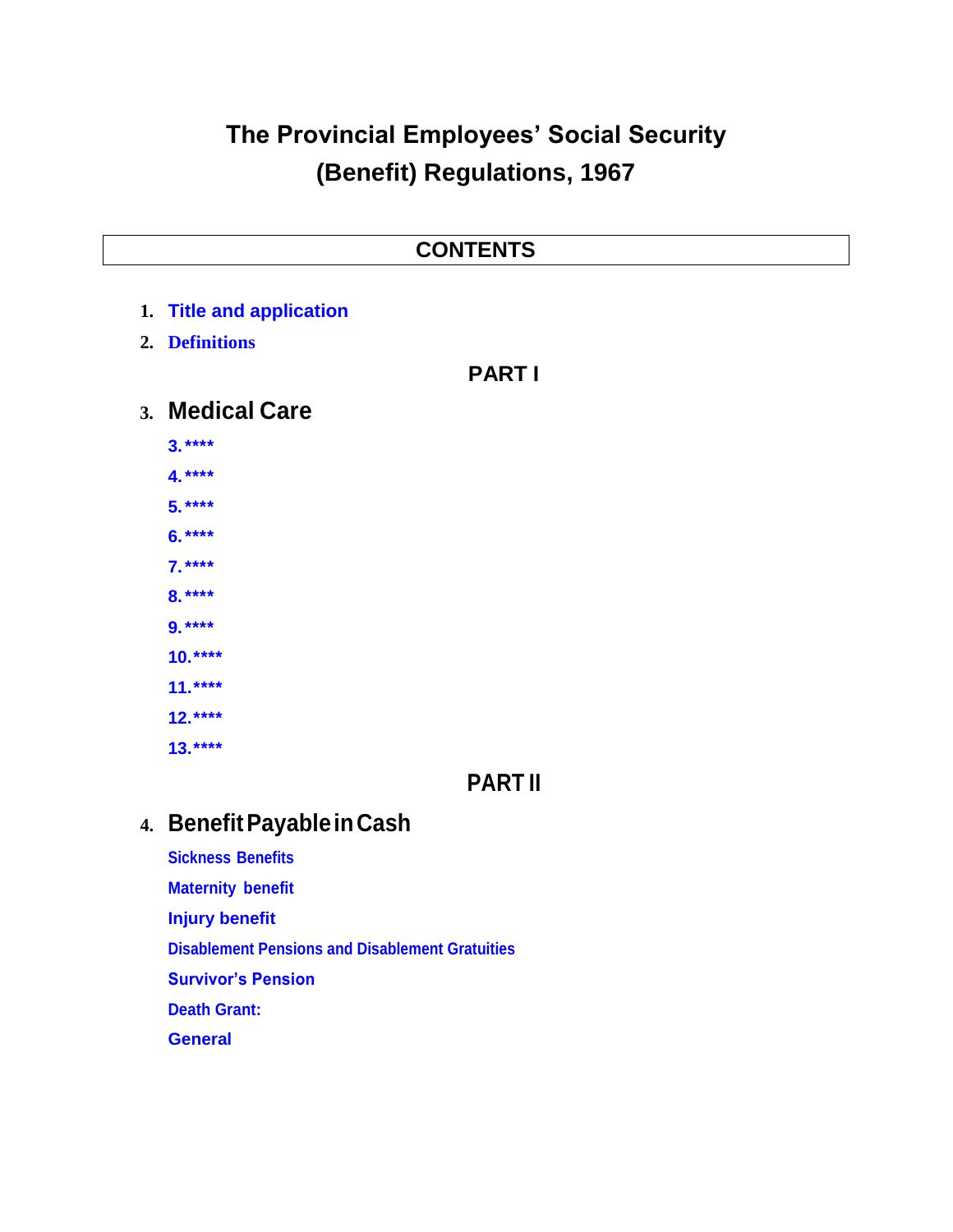# **5. SCHEDULE**

#### **DEGREE OF DISABLEMENT**

**PART-I**

**AMPUTATION CASES---LOWER LIMBS OTHER INJURIES**

#### **PART II**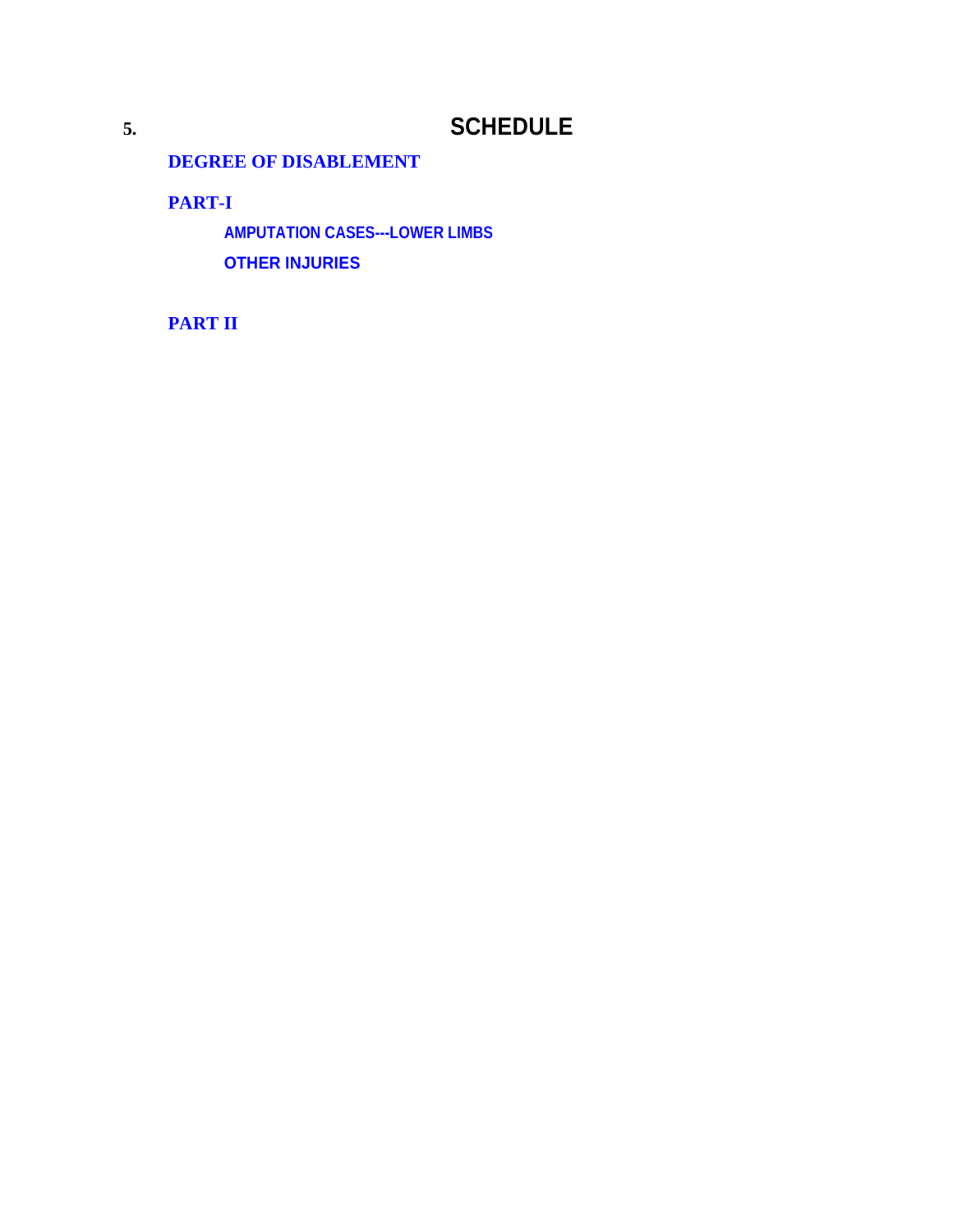**1. Title and application :** (1) These regulations may be called the Provincial Employees' Social Security (Benefit) Regulations, 1967.

(2) They shall come into force at once.

**2. Definitions :** In these regulations, unless the context otherwiserequires—

(i) The following expressions shall have the meanings hereby, respectively assigned to them, that is to say----

- (a) "Ordinance" means the Provincial Employees' Social Security Ordinance, 1965.
- (b) "Section" means a section of the Ordinance.
- (c) "Hospital" means a Social Security Hospital or any other hospital's dispensary with which arrangements have been made by the Institution for treatment of its employees.
- (ii) Other expressions shall have the meanings respectively assigned to them in Section 2.

# **PART I**

#### **Medical Care**

**3.** Subject to any notification by Government made under Section 1 (3) and to the provisions of these regulations, medical care shall be given to a secured person and/or his dependants whenever he or they are suffering from any morbid conditions.

**4.** (1) A person in receipt of injury benefit, disablement pension for loss of earning capacity not less than 50 per cent, or a survivor's pension shall be entitled to medical care for so long as it is considered necessary for his recovery, or for the period laid down in Section 44 (2), whichever period is shorter.

(2) Subject to satisfaction of the condition regarding contributions laid down in Section 38 (1) any other secured person shall be entitled to medical care for so long as it is considered necessary or for six months after he has exhausted his title to sickness benefit, whichever period is shorter.

**5.** Every secured person shall, at the time of his registration as a secured person, be notified of the dispensary responsible for his medical care and that of his dependants, and every application for medical care shall in the first instance, be made to the dispensary so specified, in order that he may be examined by a medical practitioner.

**6.** (1) Medical care shall be provided with a view to maintaining, restoring or improving the health and ability to work of secured persons.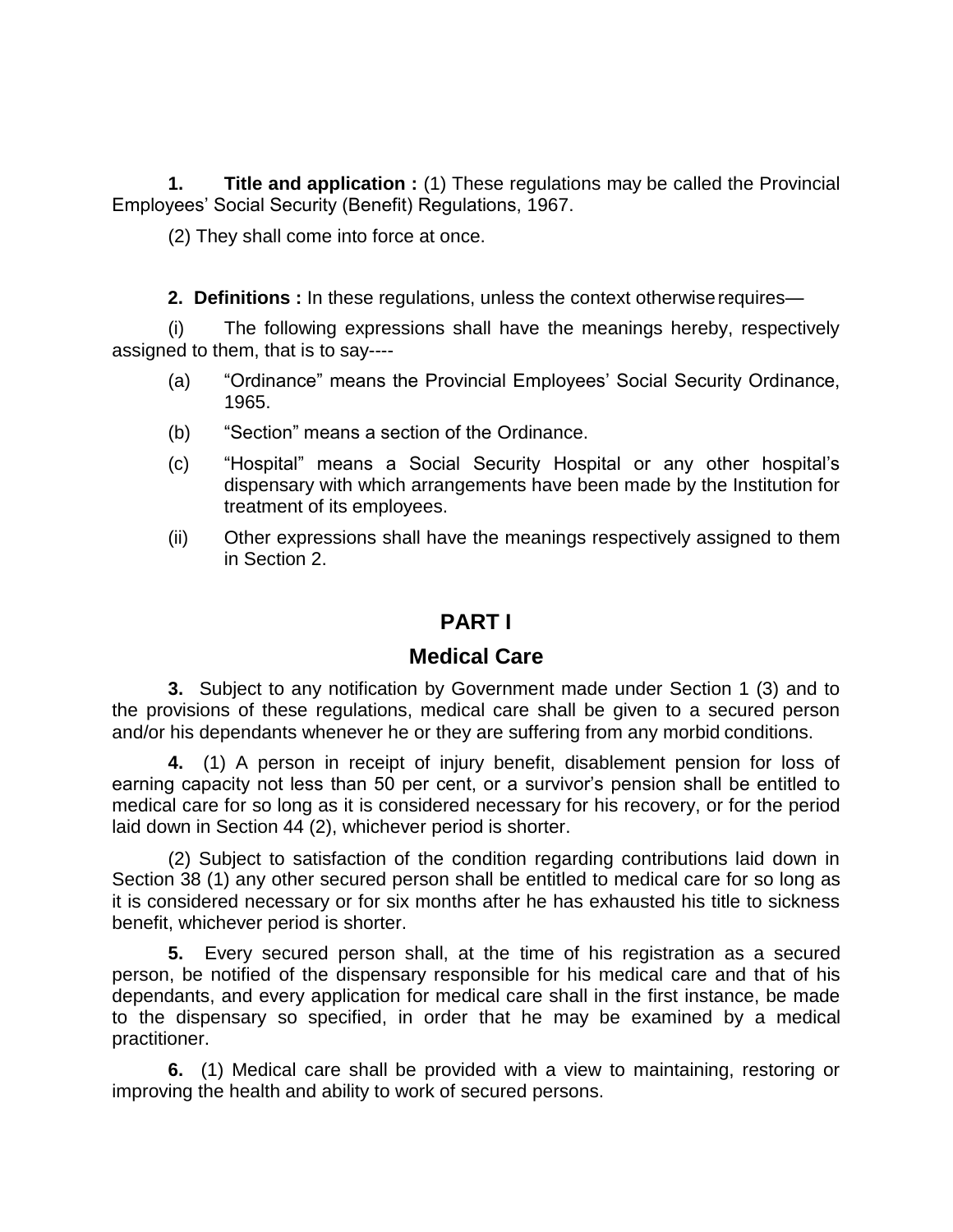(2) Subject to these regulations medical care shall be given to a secured person suffering from a morbid condition as laid down in this Appendix to these regulations.

(3) Medical care shall be provided only if the secured person satisfies the condition as laid down in Sections 35, 36, 37, 38, 39 and 40.

(4) Medical care shall be provided at a dispensary maintained by the Institution.

(5) A dispensary shall be established in an area in which a sufficient number a secured persons work or reside.

(6) A dispensary shall be located in a building or in apart of a building suitable for that purpose and set apart for the exclusive use of persons entitled to medical care.

**7.** No specific from of application in writing shall be required from persons desiring medical care, except in the case of a pregnant secured woman claiming prenatal confinement and post-natal medical care under the provisions of Section 38 (2), who shall complete an application on the appropriate form which will be provided by the Dispensary at which she attends for the purpose of obtaining the treatment.

**8.** A secured person or his dependant who has applied for and is entitled to receive medical care under any of the provisions of these regulation----

**(i)** shall submit himself to be medically examined by a medical practitioner or

other qualified person authorised by the Institution to undertake such an examination, if directed by the Institution to do so ;

- **(ii)** shall not refuse to be medically treated in hospital if the Institution considers it to be necessary ;
- **(iii)** shall comply with the instructions given by the medical practitioner or, where appropriate of the midwife, in charge of the case ;
- **(iv)** shall not, while in receipt of medical treatment, do anything which might retard or prejudice his recovery ; and
- **(v)** shall obtain the pharmaceutical supplies prescribed by his medical practitioner from the appropriate dispensary. If he receives the medicine in a bottle provided by the Institution, the Institution shall make a charge of 25 paisa for the bottle.

**9.** (1) After the examination has taken place, the medical practitioner shall prescribe any pharmaceutical supplies that he considers necessary, provided that they are listed on the Schedule of Pharmaceutical Supplies issued by the Institution.

(2) He shall state when and where the next examination will take place.

(3) The secured person or his dependants shall take the prescription to the dispenser, who will supply the items prescribed. The recipient shall acknowledge the receipt of items by signing at the appropriate space on the prescription form, or by making his thumb-print thereon, as the case may be.

(4) He shall continue to attend the dispensary as long he is directed to do so.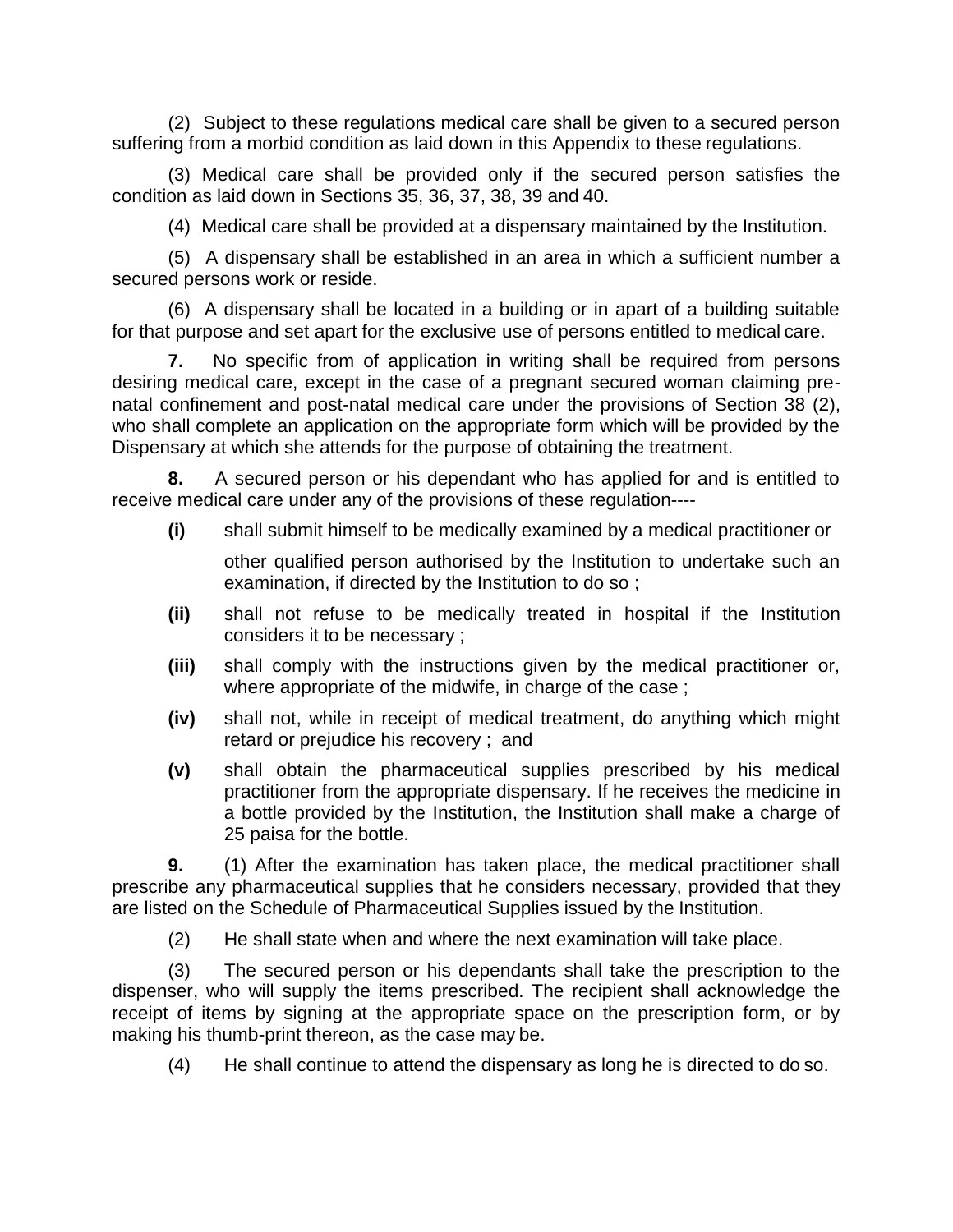(5) A secured person who moves from the social security and he shall apply to the nearest Local Office of the Institution to be allocated to a dispensary or medical practitioner in that area.

**10.** (1) In order to obtain medical care, a secured person or his dependant shall, unless prevented from doing so by ill-health, apply personally to the medical practitioner at the dispensary responsible for treatment, bringing with him his Registration Card and the certificate referred to in Regulations 14, 15 or 16 of these regulations as the case may be.

(2) If the person is unable, by reason of ill-health, to apply personally for medical care, an application accompanied by the Registration Card and the certificate referred to in Regulation 18 (1) above shall be made on his behalf by a dependant or other agent.

**11.** There shall be no reimbursement of expenses incurred by a secured person on treatment outside the medical services provided by the Institution.

**12.** Any information gained by a medical practitioner on a medical board or any other employee of the Institution in relation to the medical treatment of a secured person or his dependant shall be treated as confidential and shall not be disclosed to anyone unless required for the use of the Institution or otherwise required to be disclosed under any other law.

**13.** The cost of transporting an incapacitated secured person or an incapacitated dependant shall be payable by the Institution if, in the opinion of the medical practitioner in attendance, the incapacitated person cannot receive appropriate care in the locality of his residence, or his place of employment. In such a case, the cost of the transport and, if considered by the medical practitioner to be necessary, that of a person to accompany him to and from the nearest place where he can receive adequate treatment, shall be payable by the Institution.

### **PART II**

### **Benefit Payable in Cash**

**14. Sickness Benefits :** An employer shall furnish to a secured person, on demand, if he wishes to claim sickness benefit, or medical care or if a dependant of the secured person wishes to claim medical care, a certificate stating----

(i) that he has been employed continuously by the employer for at least ninety

days or, if not, stating the number of days for which he has been employed by the employer in the six months immediately preceding the onset of his incapacity ;

(ii) the rate of wage last paid.

**15.** (1) A secured person desiring to claim sickness benefit shall obtain from his employer the certificate referred to Regulation 14 and shall take it to the dispensary to which he had been allocated, together with his Registration Card, for the purpose of examination and treatment, and for the issue of a medical certificate of incapacity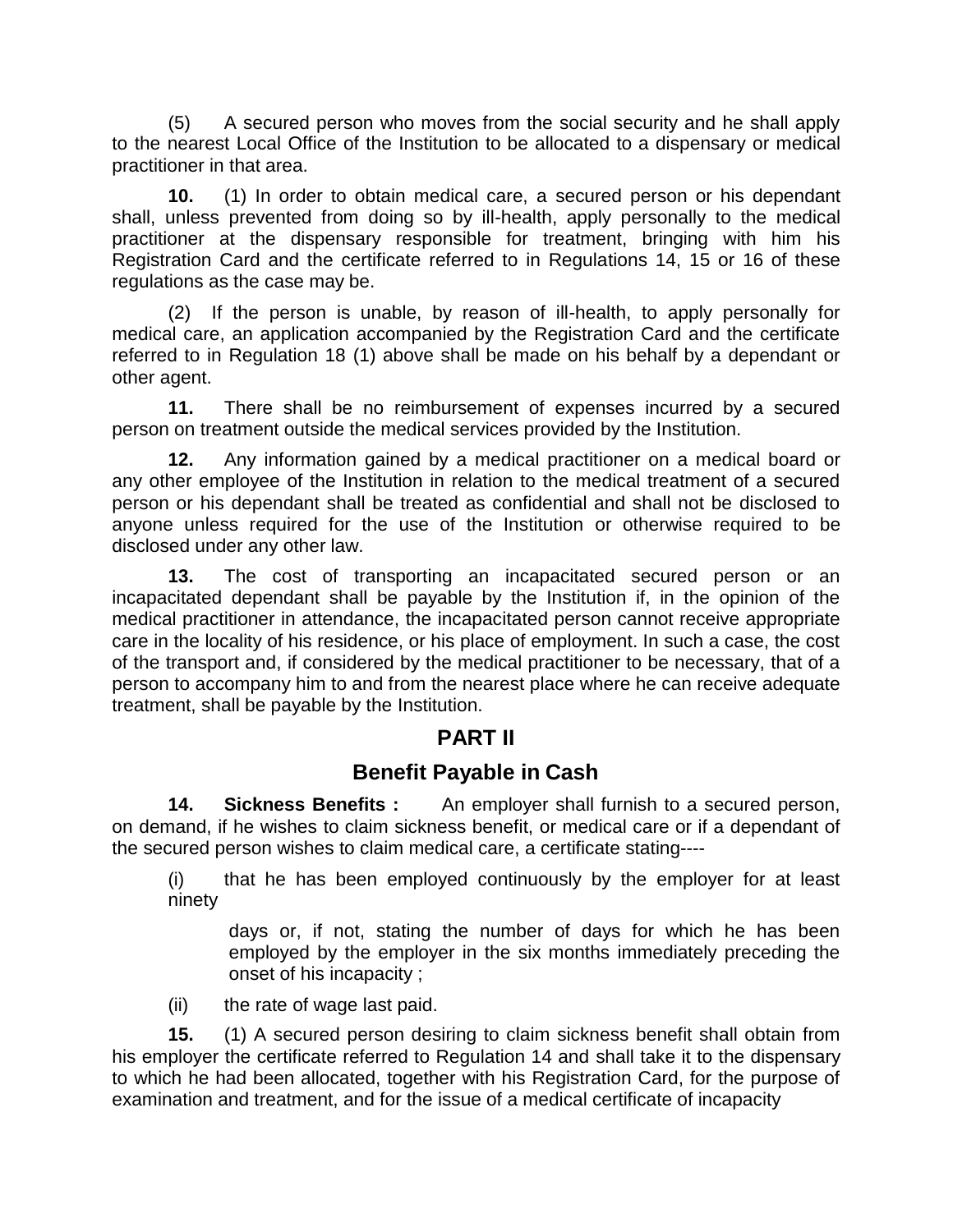described as a First Certificate (Form M-1) containing on the reverse of the certificate a claim form for sickness benefit. The Certificate of Incapacity (M-1, M-2, M-3, attached as Appendices IX, X and XI) will be prepared in triplicate, original for the lodging of the claim with the local office of the Institution, duplicate for the information of the employer and triplicate to be retained in the dispensary.

(2) The secured person shall then take the following documents to the Local Office of the Institution at which he has been registers----

- (i) the certificate referred to in Regulation 14 of these regulations;
- (ii) the First Certificate of Incapacity (Form M-1) duly completed in the space on the reverse of the certificate headed "Claim for sickness benefits" ;
- (iii) his Registration Card,

(3) The deposit at the Local Office of these documents shall constitute a claim for sickness benefit, as soon as the reverse of the Medical Certificate headed 'Claim' has been completed. The staff of the local office shall render every assistance in the completion of these formalities.

**16.** (1) The secured person shall continue to attend the medical practitioner as long as he is directed to do so and he shall obey any instructions that he is given regarding behaviour and diet.

(2) The medical practitioner shall issue 'Intermediate' medical certificate (Form M-2) in respect of any examination after the first, until the recovery of the secured person permits him to return to work either at once or within three days of the date of the examination, in which case, he shall issue a 'Final Certificate' (Form M-3).

(3) The secured person shall take or send the 'Intermediate' and 'Final' certificates, without delay, to the Local Office of the Institution which is dealing with his claim after completing the statement on the reverse of the medical certificate that he has done no work since his claim, after completing the statement on the reverse of the medical certificate that he has done no work since the date of the issue of the previous certificate.

(4) Sickness benefit shall be payable for all days covered by the medical certificate of incapacity issued by approved medical practitioners, except for the first three days of incapacity (hereinafter referred to as the 'waiting days'), for which no benefit is payable. Provided that sickness benefit shall be payable for those days if the incapacity claimed for is a recrudescence of a period of incapacity which terminated not more than fifteen days before such recrudescence.

**17.** If a secured person, although not incapacitated himself, has been prevented from attending his place of employment by reason of the fact that he had been certified by a medical practitioner as having been in contract with an infectious disease, he shall be entitled to claim sickness benefits as if he himself had been incapacitated. He shall submit the certificate referred to in paragraph 14 of these regulations to the Local Office of the Institution, and his entitlement shall be subject to the same conditions regarding the number of contributions paid, the waiting days and the continued submission of such certificates, as if he had been himself incapacitated.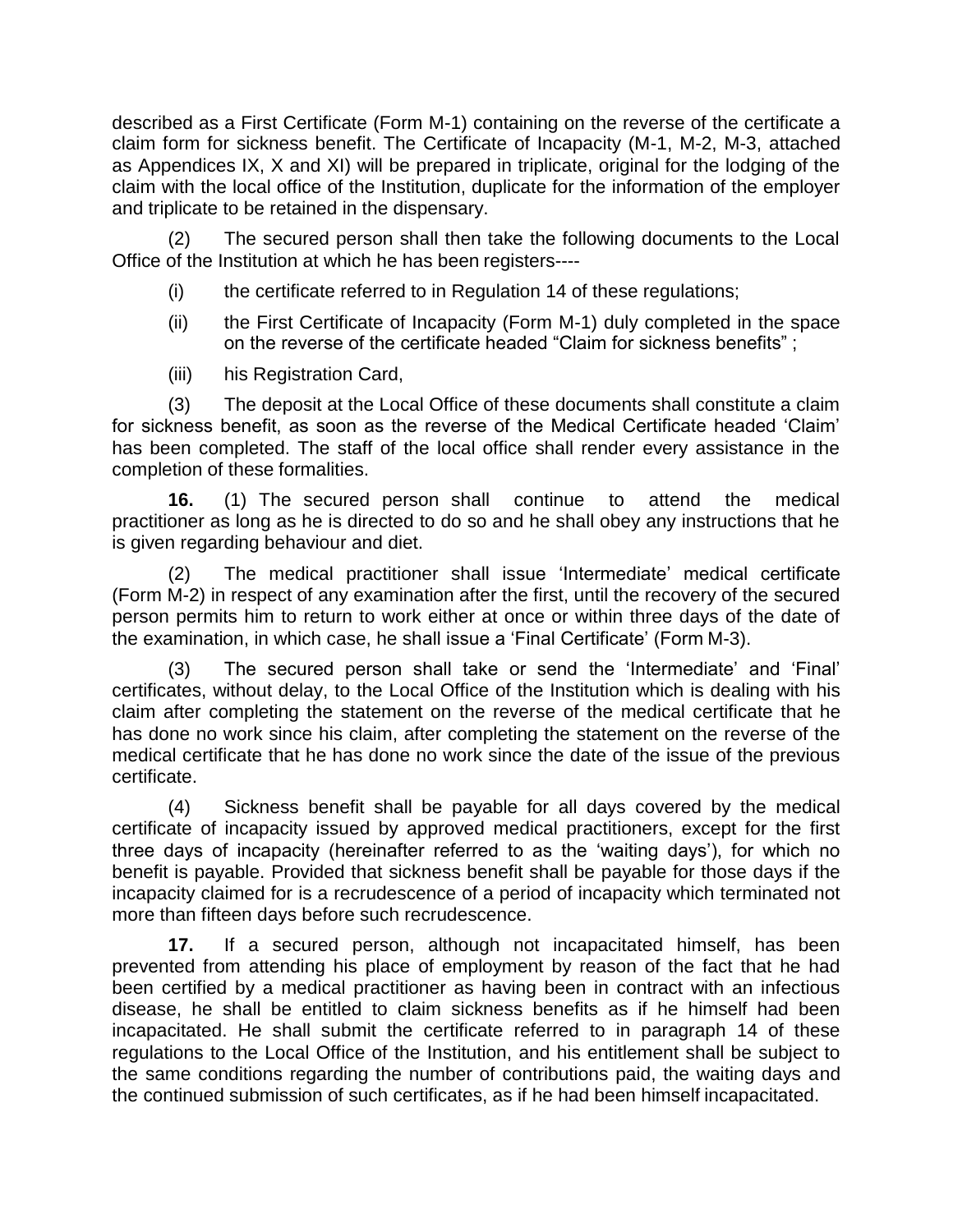**18. Maternity benefit :** A secured woman who satisfies the contribution requirements laid down by Section 36 of the Ordinance, and desires to claim the cash maternity benefit provided by that section, shall obtain –

- (i) from her medical practitioner, a certificate stating the expected date of her confinement, not earlier than eight weeks before that date; and
- (ii) from her employer a certificate which he shall furnish on demand, stating  $-$
- (a) that she has been continuously employed by the employer for at least a year immediately preceding her expected date of confinement, as stated on the certificate referred to at (i) above, or, if not stating the number of days for which she has been so employed in the year immediately preceding the expected date of confinement; and
- (b) the rate of wages last paid.

She shall take these certificates together with her Social Security Registration Card to the Local Office of the Institution at which she is registered and there complete a claim for maternity benefit on the appropriate form.

**19.** The secured woman shall submit herself for examination by a medical practitioner or an approved midwife, when required by them to do so, and shall comply with any instructions given by them regarding diet and behaviour.

**20. Injury benefit** : A secured person who is incapacitated from work as the result of an employment injury arising out of and in the course of his employment, shall be entitled to claim injury benefit. If he takes to the Local Office at which he was registered or causes to be submitted on his behalf the following documents : -

- (i) a Certificate from his employer, which he shall furnish on demand. Starting –
- (a) that he is employed by the employer, and
- (b) the rate of wages last paid;
- (ii) his Social Security Registration Card:
- (iii) a First Certificate of Incapacity as provided by these regulations duly completed in the space on the reverse of the certificate headed "Claim for Injury Benefit".

**21. Disablement Pensions and Disablement Gratuities :** As soon as possible before an award of injury benefit is due to terminate because it will have been in payment for one hundred and eighty days, or by reason of the fact that the beneficiary is no longer of work, the Institution shall arrange for the secured person who has been receiving the payments to be examined by a Medical Board in order that the degree of disablement, if any, remaining at the end of the Injury benefit period may be determined, and the secured person shall submit himself for examination as directed by the Local Office.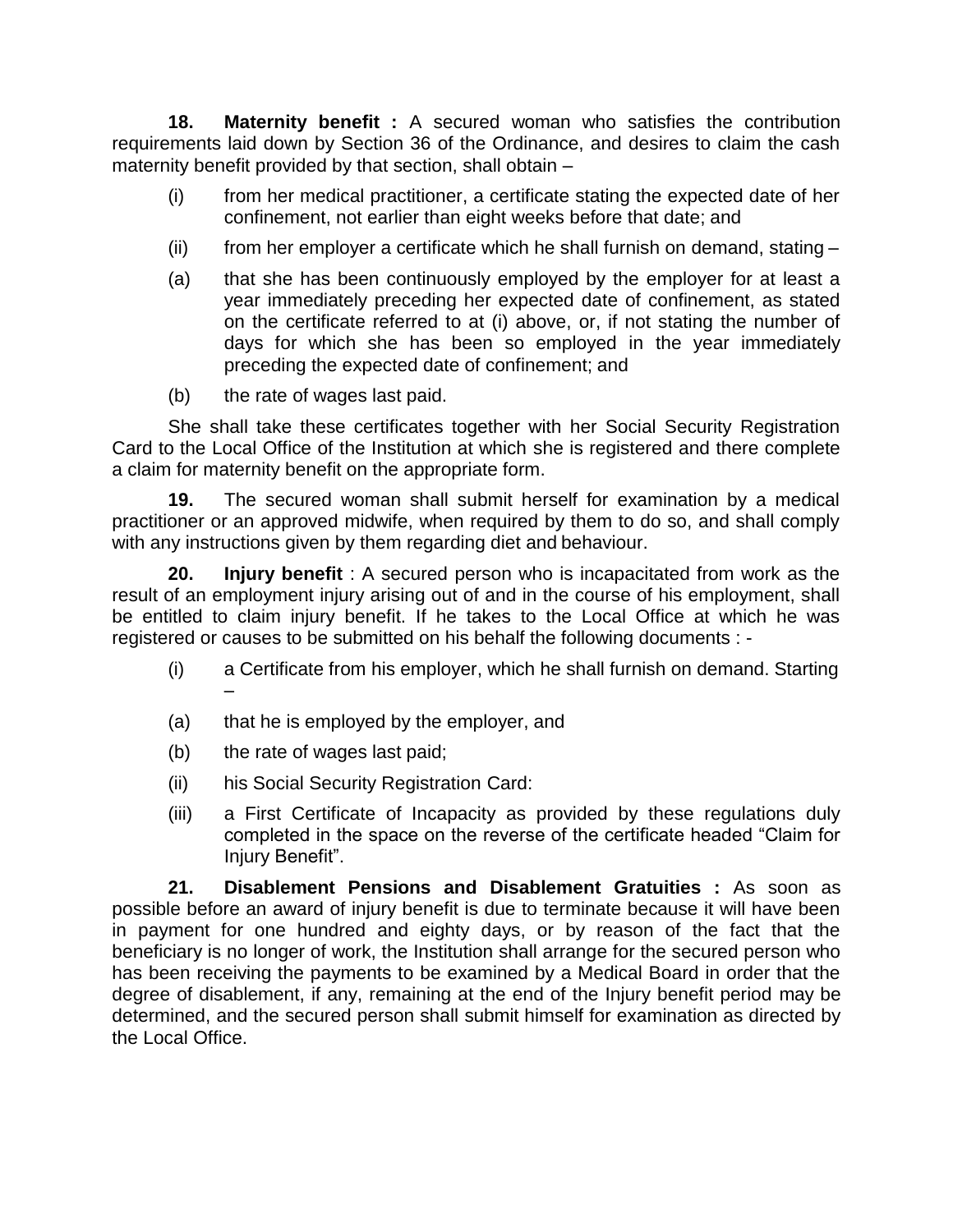**22.** The degree of disablement shall be determined by a Medical Board in accordance with the provisions of the Schedule to these regulations and the Institution shall–

- (i) if the disablement has been assessed at a percentage at least 5% up to and including 20% award a disablement gratuity to the secured person at the rate fixed by Government by notification ;
- (ii) if the degree of disablement has been assessed at a percentage of 21% or more, up to and including 100% award a disablement pension to the secured person at the rate fixed by Government notification, for such period as may have been specified by the Medical Board and shall arrange for such further examination as the Board has considered necessary. The pension shall continue in payment at the rate awarded until the death of the recipient or until it has been determined by the Board that the degree of disablement has changed, in which case the rate of pension shall be adjusted accordingly from the date of the revised assessment.

Provided that, if the degree of disablement falls below 21% the disablement pension shall cease to be payable and subject to sub-clause (i) above, the secured person shall be eligible for a disablement gratuity.

**23.** No formal claim for a disablement gratuity or pension need be made by a secured person who is in receipt of injury benefit.

**24. Survivor's Pension :** (1) If a secured person dies as a result of an employment injury, a claim, on the appropriate form, shall be made to the Institution, and accompanied by a medical certificate signed by a medical practitioner, certifying that the death was the result of an employment injury, together with such evidence of birth, marriage and need as the Institution may require.

- (2) Claims for a survivor's pension may be submitted by –
- (a) the widow or widows of the secured person;
- (b) a person having charge of the dependent children of the secured person;
- (c) the needy widower of a secured woman ;
- (d) the dependent father of the secured person if he be alive, and if not, the dependent mother provided that there is no widow, or needy widower.

(3) A child of the deceased secured person shall cease to be regarded as a dependent child if he is employed to the extent that his earnings exceed Rs. 40 a month.

**25.** The widower of a deceased secured person or a father or mother of a deceased secured person, shall not be regarded as a needy widower, or a dependent, as the case may be, unless he can show to the satisfaction of the Institution, that he has been mainly dependent for his livelihood on the deceased secured person.

**26.** The second proviso to Section 42 (1) shall be applied as follows:-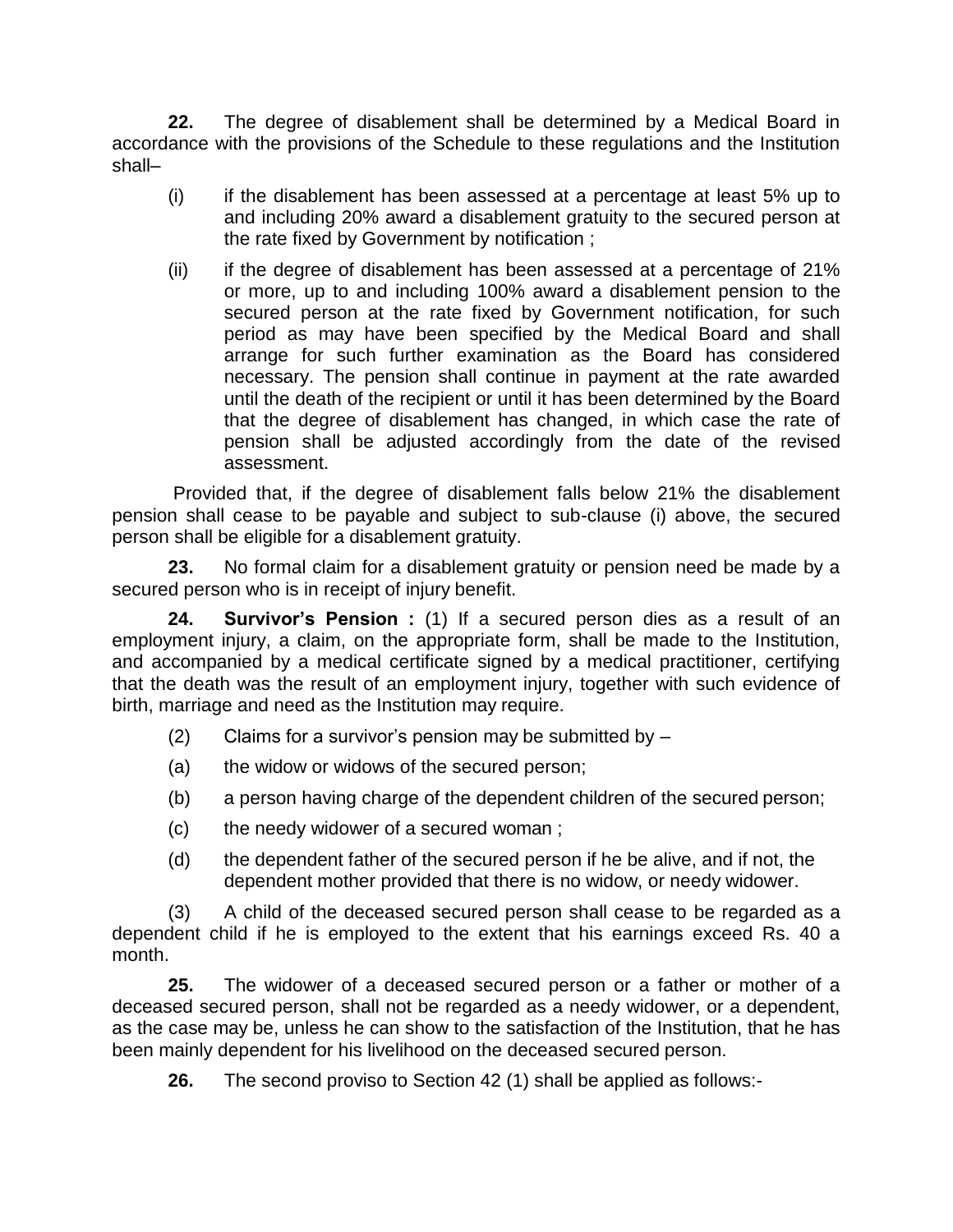The survivor's pension that would have been awarded under the said sub-section in the absence of the said proviso shall be calculated and if the total of such unreduced pensions exceeds the total disablement pension to which the secured person was, or would have been entitled, each survivor's pension as so calculated shall be reduced by the same proportion, that is to say, the proportion required to reduce the total of the survivor's pension to the amount of the said total disablement pension, and each survivor's pension as so reduced shall be the pension payable under the said section.

**27.** If at any time it becomes necessary to review the amount of survivor's pensions in payment, whether as a result of any additional valid claim for a survivor's pension having been received or on the termination of any survivor's pension under Section 42 (3), in order to affect the adjustment required by the said sub-section the method of calculation laid down in the preceding regulation shall be followed in determining the amount of each survivor's pension payable as the result of such review.

**28. Death Grant:** If a secured person dies while in receipt of or entitled to receive injury benefit, sickness benefit or medical care at the time of his death or while he is in receipt of a total disablement pension, a claim for a death grant may be made to the Institution, on the appropriate form by any of the following persons the first named or second named taking precedence over the third –

- (i) the surviving widow or widows:
- (ii) a needy widower, provided he can show to the satisfaction of the Institution, that he was mainly dependant for his livelihood on the earnings of his late wife;
- (iii) the person who provided for the funeral.

**29.** The claim form, when completed, shall be accompanied by such evidence as the Institution may require including evidence of the identity of the claimant, certificate of death, certificate of marriage or other acceptable evidence of marriage. In the case of a claim by a widower the Institution may require evidence of need, and in the case of a claim by a person who provided for the cost of the funeral, evidence that he had done so.

**30.** The funeral grant shall be payable to the claimants as defined in Regulation 28, at a rate equal to full one month salaries / wages at the time of his / her death subject to the wage limit determined by the Government under Section 71 of the Ordinance.

**31. General:** The rate of cash benefit payable shall be as fixed by Government by notification.

**32.** If a claimant who is entitled to any cash benefit is unable at any time to draw such benefit in person from a Local Office of the Institution by reason of illness or infirmity, he may, on the appropriate form which may be obtained on request from any Local Office or dispensary, authorize a person to act as agent to draw the benefit on his behalf. The agent so authorized shall present such form of authority, together with the Registration Card of the secured person, to the cashier at the office of payment, and shall sign on behalf of the secured person in acknowledgment of having received payment.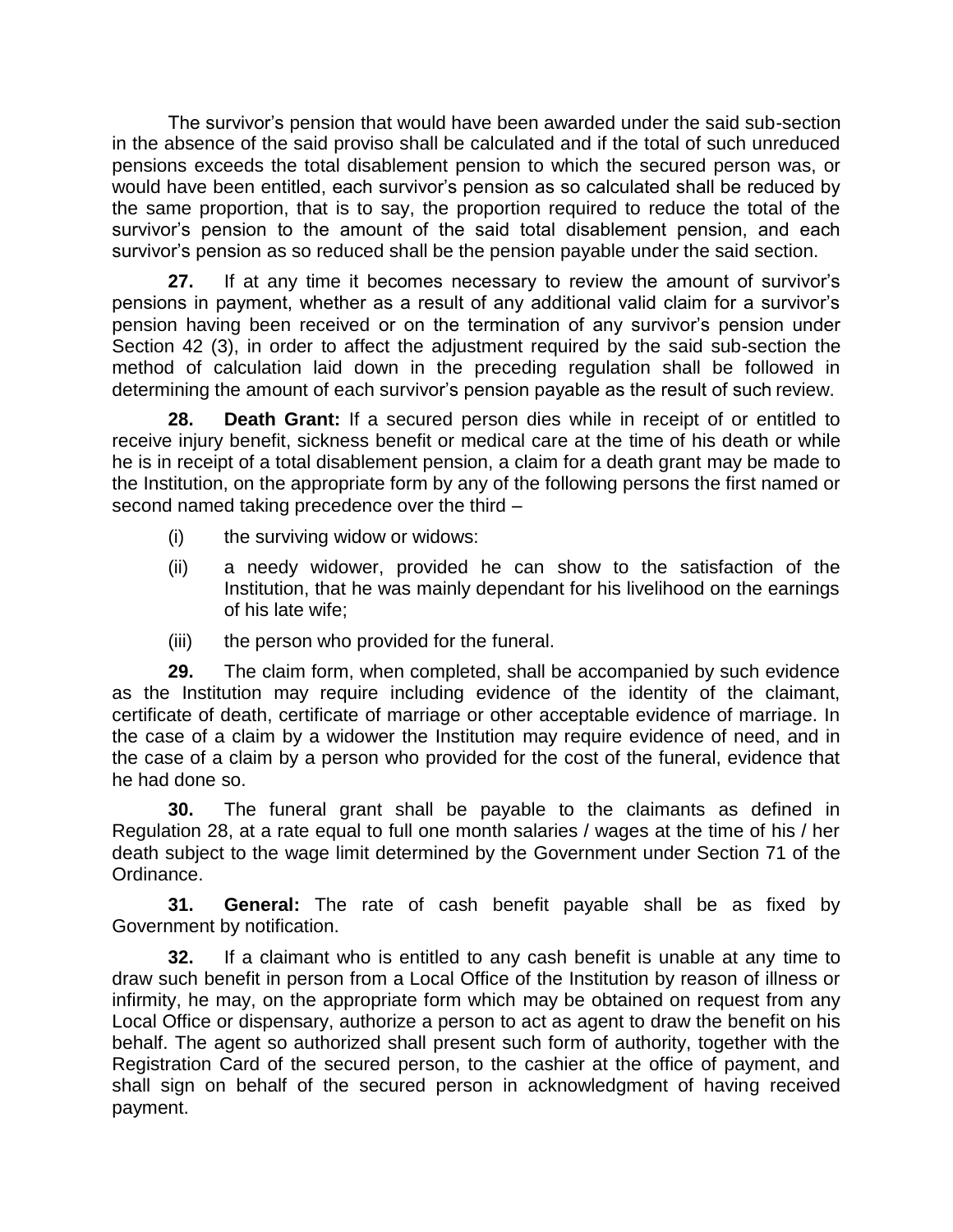**33.** If a claimant is unable to produce a birth certificate or other satisfactory evidence of the exact date of birth of any child, the age on the first day of January next following shall be determined by the Institution on the basis of an examination of the child by a medical practitioner. For the purpose of determining the entitlement of the child to a survivor's pension, his birthday shall, in such cases, be deemed by the Institution to be the first day of January.

**34.** (1) Cash benefit payments, including pensions, will normally be payable at the Local Office of the Institution at which the relevant claim was made as soon as the entitlement of the claimant to the benefit has been established.

(2) Sickness Benefit or Injury Benefit will be payable as the second medical certificate of incapacity for work, issued to the secured person in accordance with the provisions of Regulation 14 of these regulations, has been received at the Local Office of the Institution at which a valid claim for benefit was made in respect of a period of incapacity lasting more than three days. Thereafter, further payments will be made on the days on which any further medical certificates from authorized medical practitioners, are received at the Local Office.

(3) Death Grant or Disablement Gratuity will become payable as soon as entitlement to the benefit has been established and a notice of the amount awarded has been sent to the claimant.

(4) Maternity Benefit will be paid at weekly intervals, after the certificates referred to in Regulation 18 have been received in a Local Office in respect of valid claim and a notice of the amount awarded has been sent to the claimant.

(5) Disablement Pensions and Survivor's Pensions will be payable at monthly intervals, the first payment becoming due as soon as the title to the benefit has been established, and a notice of the amount awarded has been sent to the claimant.

**35.** Beneficiaries may request the Local Office to send any cash benefit by post. In such cases a money order for the amount of the benefit will be sent to the beneficiary to the address given by him to the Local Office of the Institution for this purpose. Any payment so made will be at risk of the beneficiary and in the event of it not being received by him, the Institution shall not be liable to replace the amount not received.

**36.** Any benefit claimed, and awarded but not collected, will become void after one year from the date on which it first became payable.

**37.** Every person in receipt of any cash benefit shall be responsible for notifying the Local Office from which it is paid of any change of circumstances that may affect the title to the cash benefit, without delay, if any overpayment arises through his failure to do so, he will be held liable to refund amount of benefit overpaid.

**38.** Every secured person shall be supplied with a registration card which he shall be required to produce on applying for any benefit under the Ordinance. If for any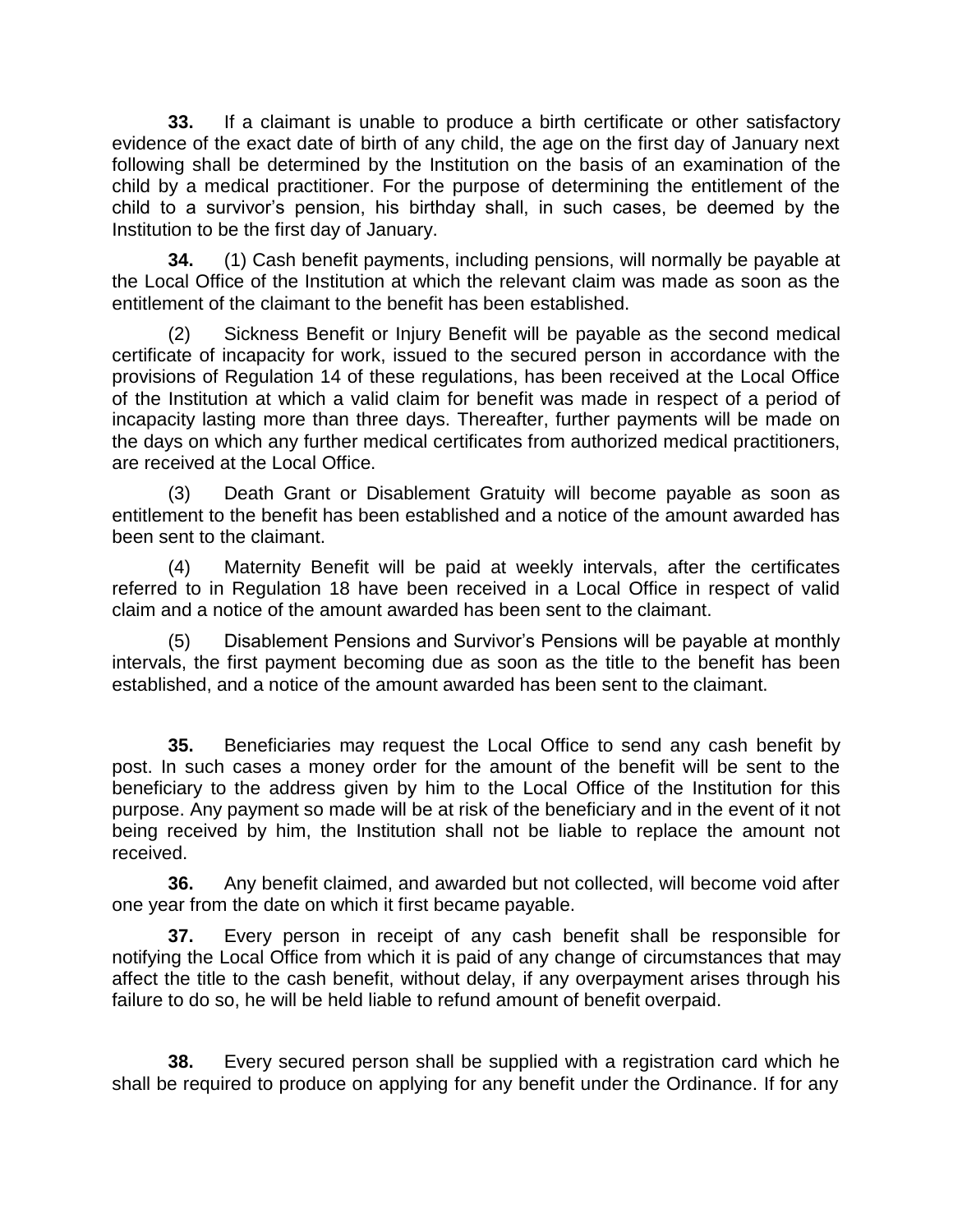reason a replacement of the card is required the Institution may make a charge of 50 paisa for a new card.

#### **SCHEDULE**

# **DEGREE OF DISABLEMENT**

#### **PART-I**

For the purpose of the assessment of the degree of disablement in the form of a percentage as provided in Section 2 (7) of the Ordinance, where as a result of the employment injury the claimant has suffered an injury specified in the first column hereunder then the loss of earning capacity suffered by the claimant as a result of that injury shall be treated as resulting in the degree of disablement set against such employment injury in the second column hereunder:----

| <b>Serial</b><br>No. | Description of injury                                         |  | Degree of<br>disablement |     |  |  |  |
|----------------------|---------------------------------------------------------------|--|--------------------------|-----|--|--|--|
|                      |                                                               |  | Per cent                 |     |  |  |  |
| 1.                   | Loss of both hands or amputation at higher sites              |  |                          | 100 |  |  |  |
| 2.                   | Loss of a hand and a foot ---                                 |  | 100                      |     |  |  |  |
| 3.                   | Double amputation through leg or thigh or amputation          |  |                          |     |  |  |  |
|                      | through leg or thigh on one side and loss of other foot       |  | 100                      |     |  |  |  |
| 4.                   | Loss of sight to such an extant as to render the claimant     |  |                          |     |  |  |  |
|                      | unable to perform any work for which eyesight is essential--- |  | 100                      |     |  |  |  |
| 5.                   | Very severe facial disfigurement. ---                         |  | 100                      |     |  |  |  |
| 6.                   | Absolute deafness                                             |  | 100                      |     |  |  |  |
|                      | AMPUTATION CASES --- UPPER LIMBS (EITHER ARM)                 |  |                          |     |  |  |  |
| 7.                   | Amputation through shoulder joint                             |  | 90                       |     |  |  |  |
| 8.                   | Amputation below shoulder with stump less than 8 inches from  |  |                          |     |  |  |  |
|                      | tip of acromion                                               |  | 80                       |     |  |  |  |
| 9.                   | Amputation from 8 inches from tip of acromion to less than    |  |                          |     |  |  |  |
|                      | 8 1/2 inches below tip of olecranon                           |  |                          | 70  |  |  |  |
| 10.                  | Loss of a hand or the thumb and four fingers of one hand or   |  |                          |     |  |  |  |
|                      | amputation from 4 $\frac{1}{2}$ inches below tip of elecranon |  |                          | 60  |  |  |  |
| 11.                  | Loss of thumb                                                 |  |                          | 30  |  |  |  |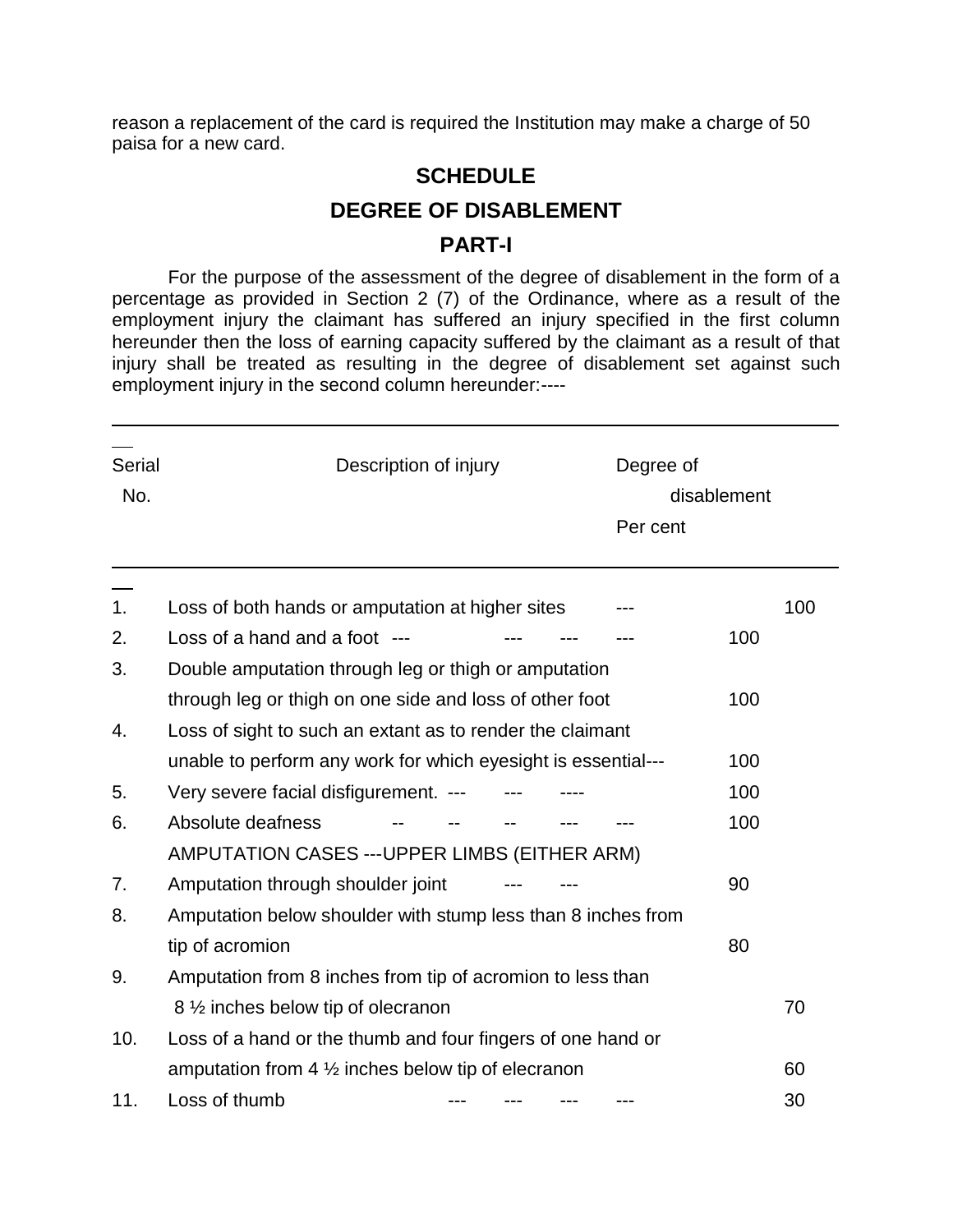| Loss of thumb and its metacarpal bone                                 | 40                                                                                                                                                                                                                                            |                                                                                                                                              |  |
|-----------------------------------------------------------------------|-----------------------------------------------------------------------------------------------------------------------------------------------------------------------------------------------------------------------------------------------|----------------------------------------------------------------------------------------------------------------------------------------------|--|
| Loss of four fingers of one hand                                      | 50                                                                                                                                                                                                                                            |                                                                                                                                              |  |
| Loss of the three fingers of one hand                                 |                                                                                                                                                                                                                                               | 30                                                                                                                                           |  |
| Loss of two fingers of one hand                                       | 20                                                                                                                                                                                                                                            |                                                                                                                                              |  |
| Loss of terminal phalanx of thumb                                     |                                                                                                                                                                                                                                               | 20                                                                                                                                           |  |
| <b>AMPUTATION CASES---LOWER LIMBS</b>                                 |                                                                                                                                                                                                                                               |                                                                                                                                              |  |
| Amputation of both feet resulting in end-bearing stumps               |                                                                                                                                                                                                                                               | 90                                                                                                                                           |  |
| Amputation through both feet proximal to the metatarsophalangeal      |                                                                                                                                                                                                                                               |                                                                                                                                              |  |
| joint.                                                                | 80                                                                                                                                                                                                                                            |                                                                                                                                              |  |
| Loss of all toes of both feet through the metatarsophalangeal joint   |                                                                                                                                                                                                                                               | 40                                                                                                                                           |  |
| Loss of all toes of both feet proximal to the proximal inter-         |                                                                                                                                                                                                                                               |                                                                                                                                              |  |
| phalangeal joint.                                                     | 30                                                                                                                                                                                                                                            |                                                                                                                                              |  |
| Loss of all toes of both feet distal to the proximal inter-phalangeal |                                                                                                                                                                                                                                               |                                                                                                                                              |  |
| joint.                                                                | 20                                                                                                                                                                                                                                            |                                                                                                                                              |  |
| Amputation at hip                                                     | 90                                                                                                                                                                                                                                            |                                                                                                                                              |  |
| Amputation below hip with stump not exceeding 5 inches in length      |                                                                                                                                                                                                                                               |                                                                                                                                              |  |
| measured from tip of great trochanter                                 |                                                                                                                                                                                                                                               | 80                                                                                                                                           |  |
| Amputation below hip with stump exceeding 5 inches in length          |                                                                                                                                                                                                                                               |                                                                                                                                              |  |
|                                                                       |                                                                                                                                                                                                                                               | 70                                                                                                                                           |  |
| Amputation below middle thigh to 3 $\frac{1}{2}$ inches below knee    |                                                                                                                                                                                                                                               |                                                                                                                                              |  |
| Amputation below knee stump exceeding $3\frac{1}{2}$ inches but not   |                                                                                                                                                                                                                                               |                                                                                                                                              |  |
|                                                                       | 50                                                                                                                                                                                                                                            |                                                                                                                                              |  |
|                                                                       |                                                                                                                                                                                                                                               | 40                                                                                                                                           |  |
|                                                                       |                                                                                                                                                                                                                                               | 30                                                                                                                                           |  |
|                                                                       |                                                                                                                                                                                                                                               |                                                                                                                                              |  |
|                                                                       |                                                                                                                                                                                                                                               |                                                                                                                                              |  |
|                                                                       |                                                                                                                                                                                                                                               | 20                                                                                                                                           |  |
|                                                                       |                                                                                                                                                                                                                                               |                                                                                                                                              |  |
| Loss of one eye, without complications, the other being normal        |                                                                                                                                                                                                                                               | 40                                                                                                                                           |  |
| Loss of vision of one eye, without complications or disfigurement     |                                                                                                                                                                                                                                               |                                                                                                                                              |  |
| of eyeball, the other being normal.                                   |                                                                                                                                                                                                                                               | 30                                                                                                                                           |  |
|                                                                       | exceeding 5 inches.<br>Amputation below knee with stump exceeding 5 inches<br>Amputation of one foot resulting in end-bearing stump<br>joint.<br>Loss of all toes of one foot through the metatarosophalangeal joint<br><b>OTHER INJURIES</b> | measured from tip of great trochanter, but not beyond middle thigh<br>Amputation through one foot proximal to the metatarosophalangeal<br>30 |  |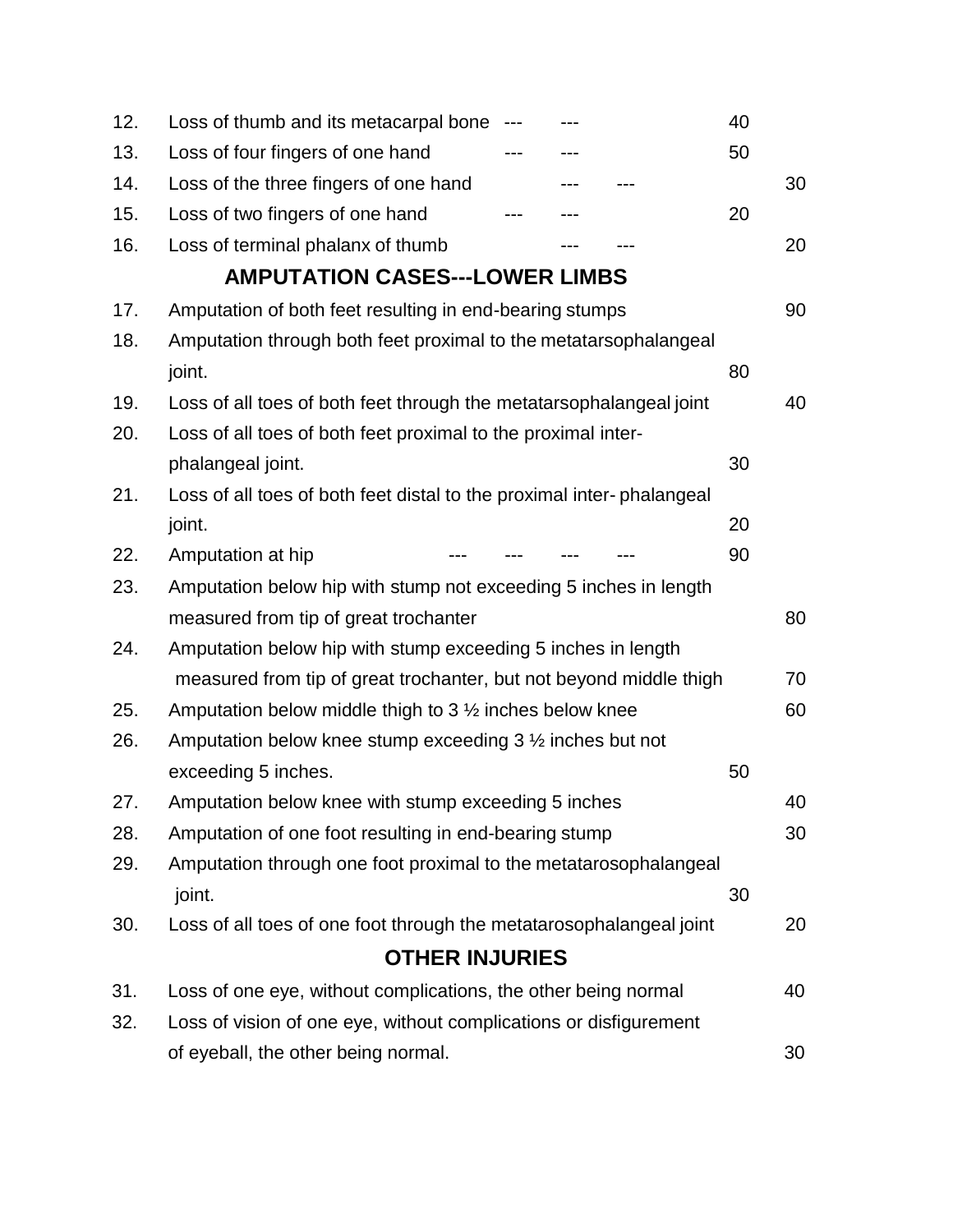# **(A) Loss of finger of right or left hand.**

| Index finger---- |
|------------------|
|                  |

| 33. | Whole                                                                         |  |  | 14             |                |
|-----|-------------------------------------------------------------------------------|--|--|----------------|----------------|
| 34. | Two phalanges                                                                 |  |  | 11             |                |
| 35. | One phalanx                                                                   |  |  | 9              |                |
| 36. | Guillotine amputation of tip without loss of bone                             |  |  | 5              |                |
|     | Middle finger----                                                             |  |  |                |                |
| 37. | Whole                                                                         |  |  | 12             |                |
| 38. | Two phalanges                                                                 |  |  | 9              |                |
| 39. | One phalanx                                                                   |  |  | $\overline{7}$ |                |
| 40. | Guillotine amputation of tip without loss of bone                             |  |  | 4              |                |
|     | <b>Ring or little finger---</b>                                               |  |  |                |                |
| 41. | Whole                                                                         |  |  | 7              |                |
| 42. | Two phalanges                                                                 |  |  | 6              |                |
| 43. | One phalanx                                                                   |  |  | 6              |                |
| 44. | Guillotine amputation of tip without loss of bone                             |  |  | $\overline{2}$ |                |
|     | (B) Toes of right or left foot                                                |  |  |                |                |
|     | Great toe---                                                                  |  |  |                |                |
| 45  | Through metatarso-phalangeal joint                                            |  |  |                | 14             |
| 46. | Part, with some loss of bone<br>An other toe--                                |  |  |                | 3              |
| 47. | Through metatarso-phalangeal joint                                            |  |  |                | 3              |
| 48. | Part, with some loss of bone<br>Two toes of one foot, excluding great toe---- |  |  |                | 1              |
| 49. | Through metatrso-phalangeal joint                                             |  |  |                | 5              |
| 50. | Part, with some loss to bone                                                  |  |  |                | $\overline{2}$ |
| 51. | Through metatrso-phalangeal joint                                             |  |  |                | 3              |
| 52. | Part, with some loss of bone                                                  |  |  |                | 3              |
|     | Four toes of one foot, excluding great toe---                                 |  |  |                |                |
| 53. | Through metatrso-phalangeal joint                                             |  |  |                | 3              |
| 54. | Part, with some loss of bone                                                  |  |  |                | 3              |
|     |                                                                               |  |  |                |                |